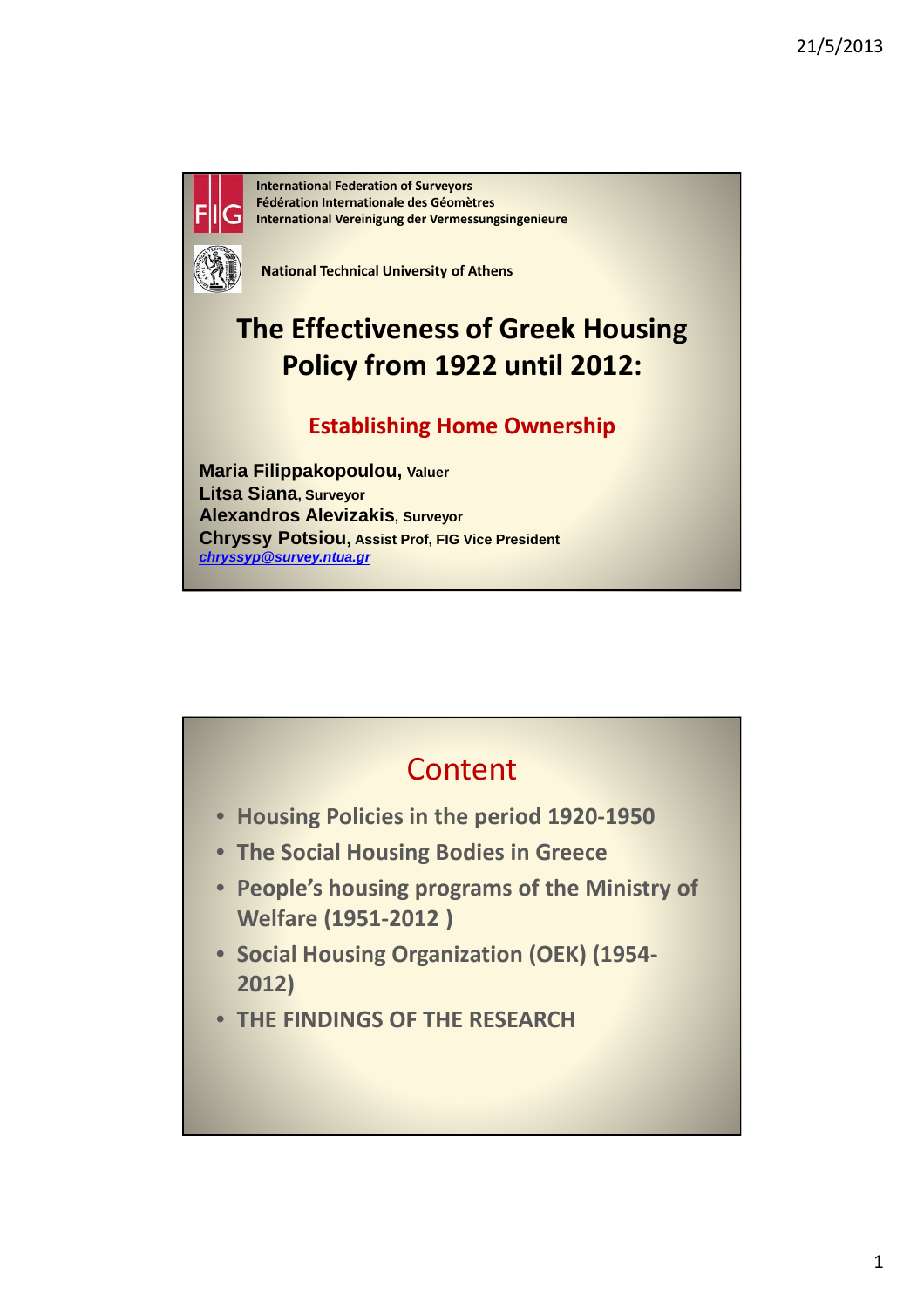

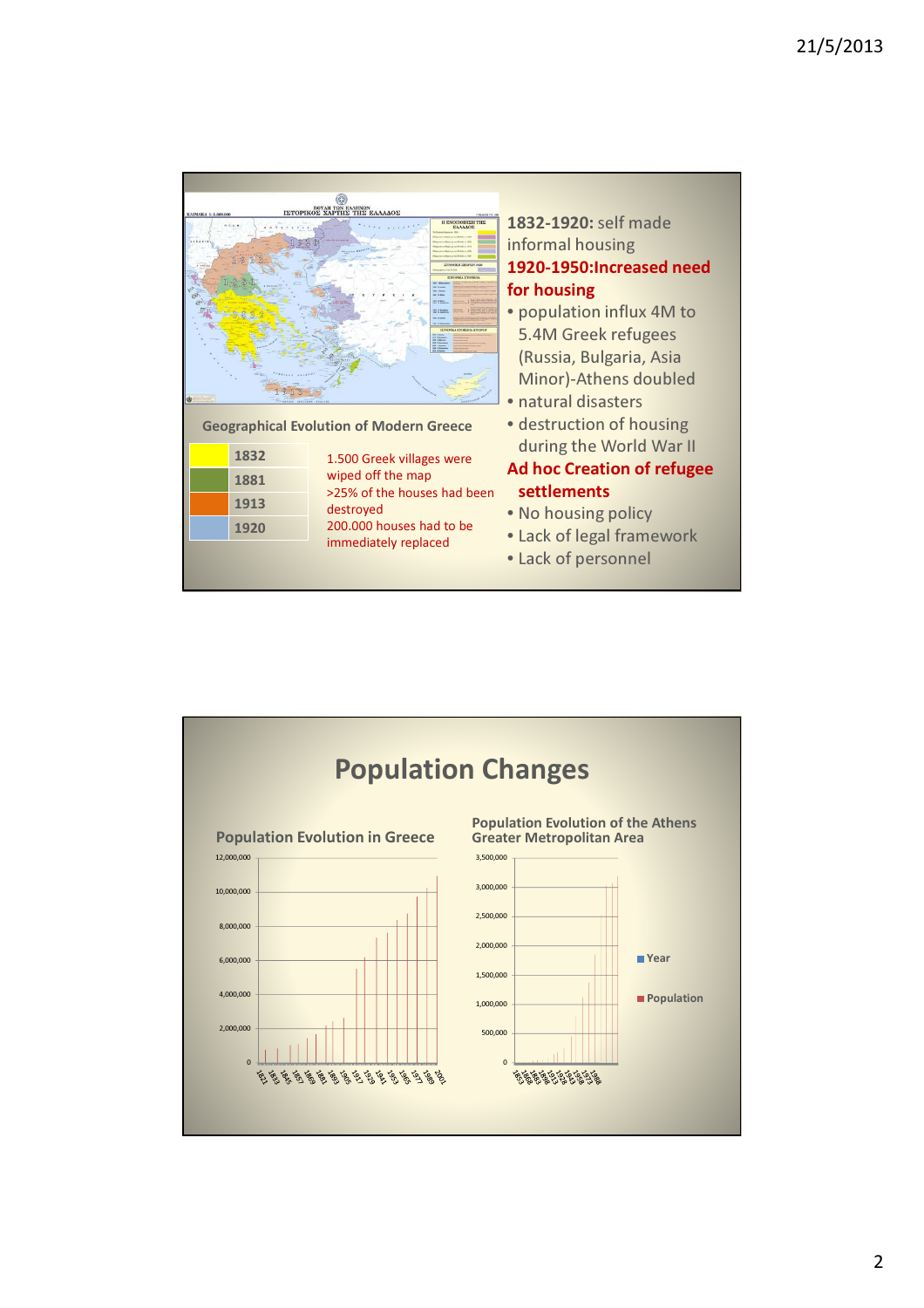### Urban Settlements of the Refugee



## • 27.500 urban residencies

• 52.500 rural residencies



"Refugee Relief Fund" 1922-1925 (League of Nations loan of 12,300,000 pounds sterling at a rate of 7%) "Refugee Rehabilitation Committee" 1924- 1930 (loan of 3,000,000 pounds with an



## The 1920-1930 Housing Policy:

• State produced Nuclei (30 sqm) • Self-built system

Rows of 1 or 2 storey houses (for 6 or 12 families per floor) Residential complexes ~ 4 storey , no elevator

Financed by the state,

interest rate of 6%)

Build on state land, by private constructors,

Delivered to beneficiaries by a deed as a 20-year loan,

Creating home ownership.

infrastructure (plots, roads, utilities, key public buildings) to the beneficiaries

Provision of state land parcels &

Creating land ownership

with or without government financial subsidy

Self-made construction -nuclei

Informal Development : first generation of informal settlements in the periphery of the cities. 50-years urban regeneration projects (1950-2000)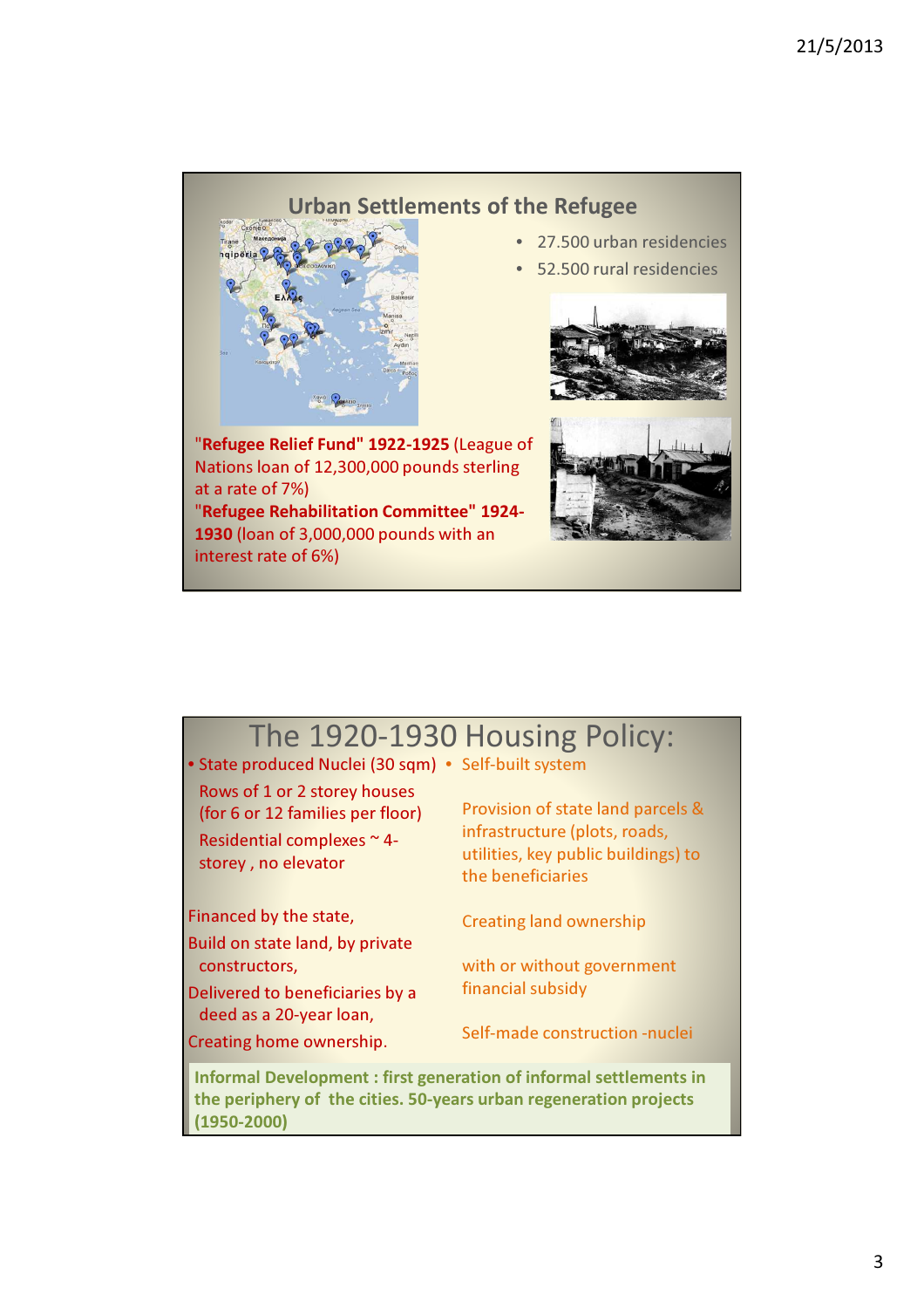## Housing Agency & Policy 1930-

Responsibility transfer to : Ministry of Social Welfare (1930-1980) for Urban Areas

Code of 1928: every refugee family was entitled to acquire a residence (apartment) in the new urban settlements that were built by the Ministry of Welfare unless they already owned a home somewhere else or had taken ownership of a rural plot.

price of the new apartment =70% of the cost (land and construction) to be paid off in 15 years (interest-free installments).

Temporary ownership rights were transferred to the beneficiaries once 10% of the price was paid.

Free hold ownership rights were transferred once the total price was paid.

For the first 7 years of the concession, rent, transfer of ownership and registration of a new mortgage were not permitted.

```
"self-built" system was applied (1949-1953); each family was
   granted:
   building materials of their choice, 
   a sum of money and 
   technical assistance. 
Adding their own available resources, the owners managed to build 
   bigger and better residences than in the previous "erecting nuclei" 
   policy. This system was developed on a large scale on a national 
   basis. 
Materials and money were administered in installments so as to 
   ensure their application to housing and not for other purposes. 
Technical assistance was provided by a regional agency composed of a 
   large number of engineers and architects.
  • Rural rehabilitation in 1930 was taken over by the Ministry of 
   Agriculture who funded 14,000 rural homes while providing 
   financial support for another 64,000 units of housing.
```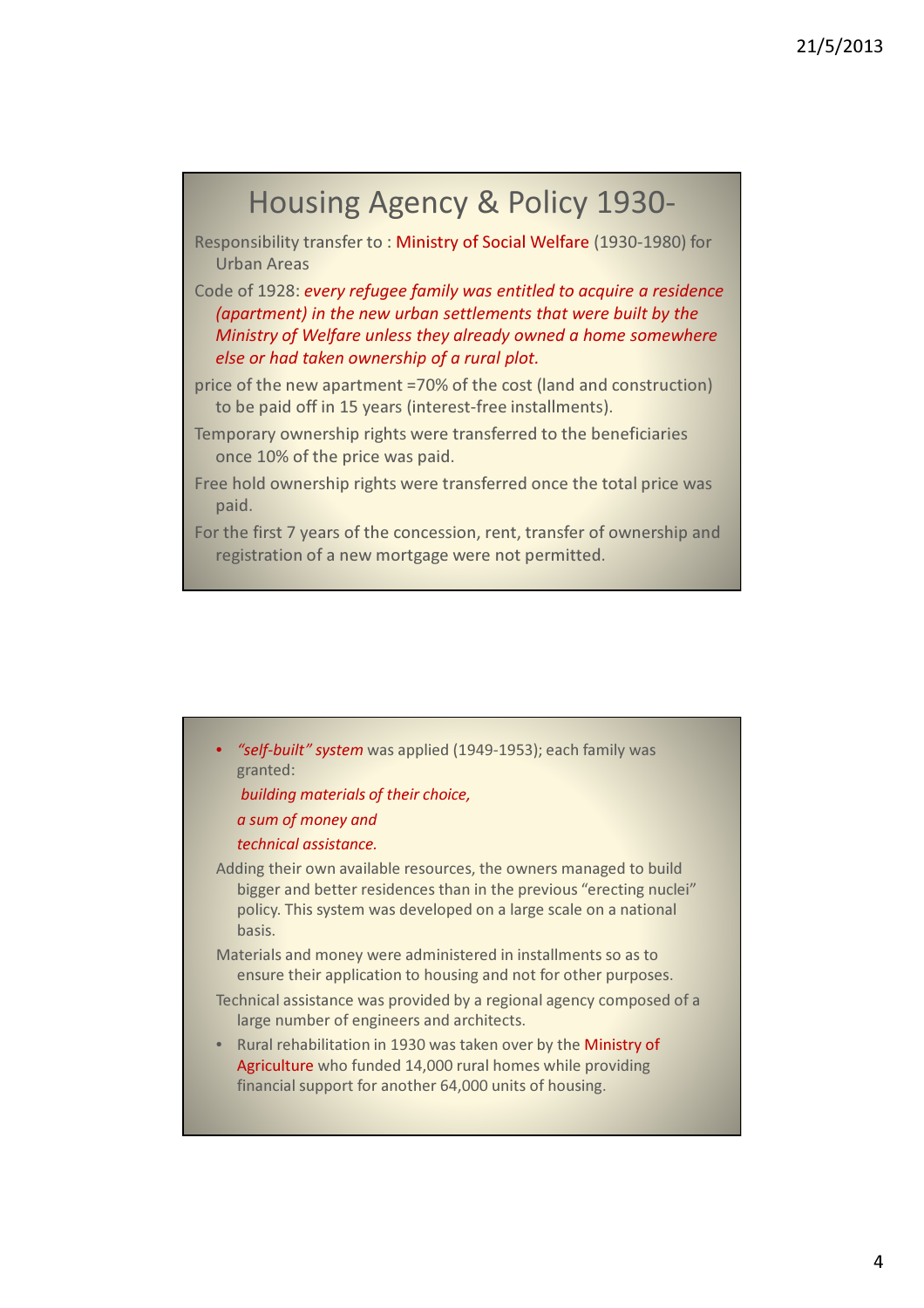

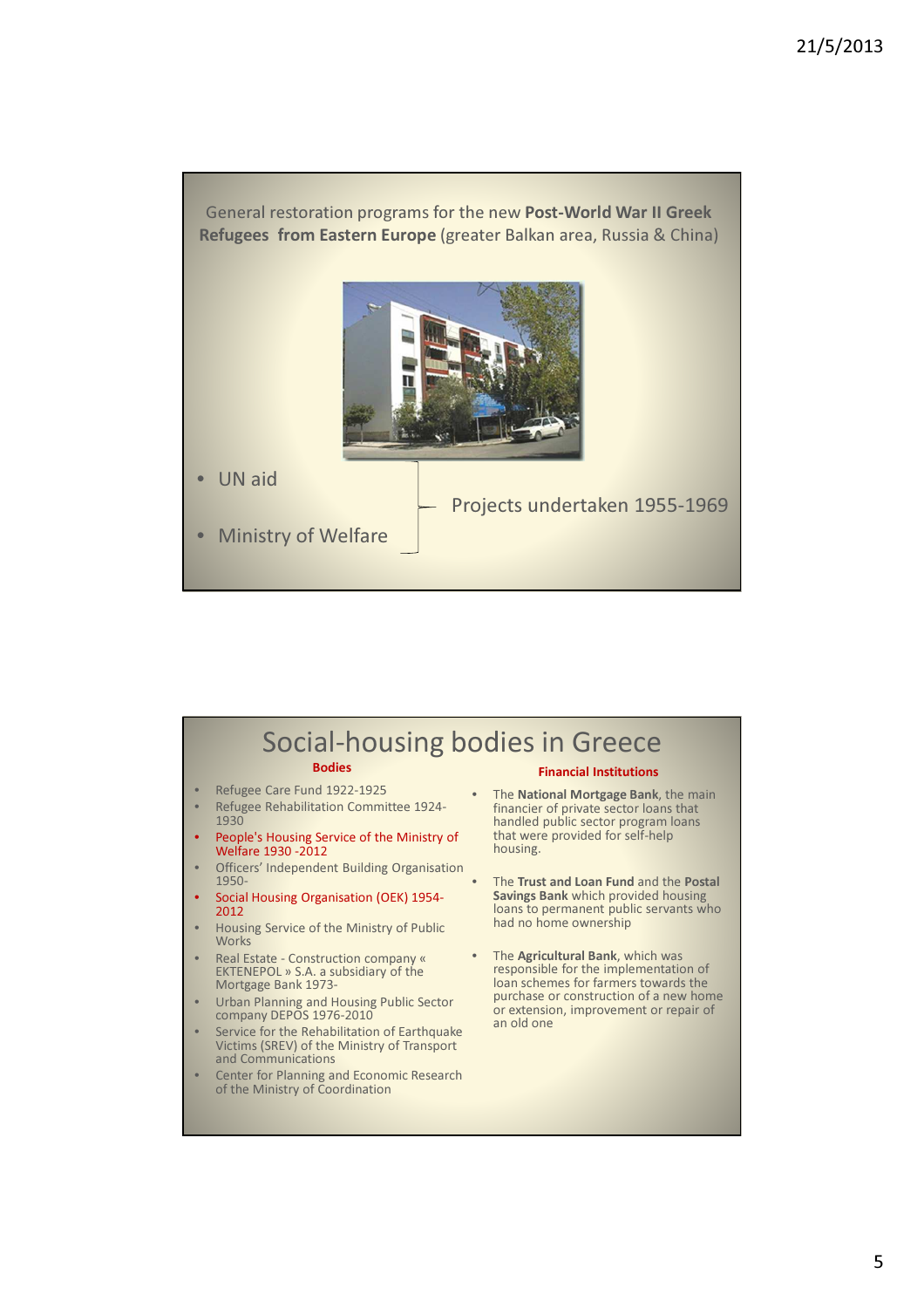# The "People's Housing" Jurisdiction

### Beneficiaries :

- Families living under inadequate shelters that did not own any other house and were unable to acquire one.
- Low income families renting a home while the rest of their available income was insufficient to maintain a living.
- Families who resided in existing or new settlements under the management of a state project.

#### State funding:

- Grant of newly built social housing
- Grant of a housing loan for selfhousing
- Grant of building materials
- Tax exemptions and reliefs
- One-off grant for the improvement of an existing situation
- Subsidy towards the payment of a rent or a loan installment
- State guarantee towards a loan for the beneficiary
- Combination of any of the above

## Implementation of the Programs

### The self-build system

• Lending of the beneficiary for housing under his care (either a purchase of a completed house or a newly built house on his own land or land granted by the ministry), under the provisions of LD 1138/72.

### The organized construction system

• The organized construction system was mainly implemented on areas earmarked for slum clearance and the Ministry had land available. Furthermore it was implemented on other cases where it was deemed necessary e.g. for political refugees, Roma people etc.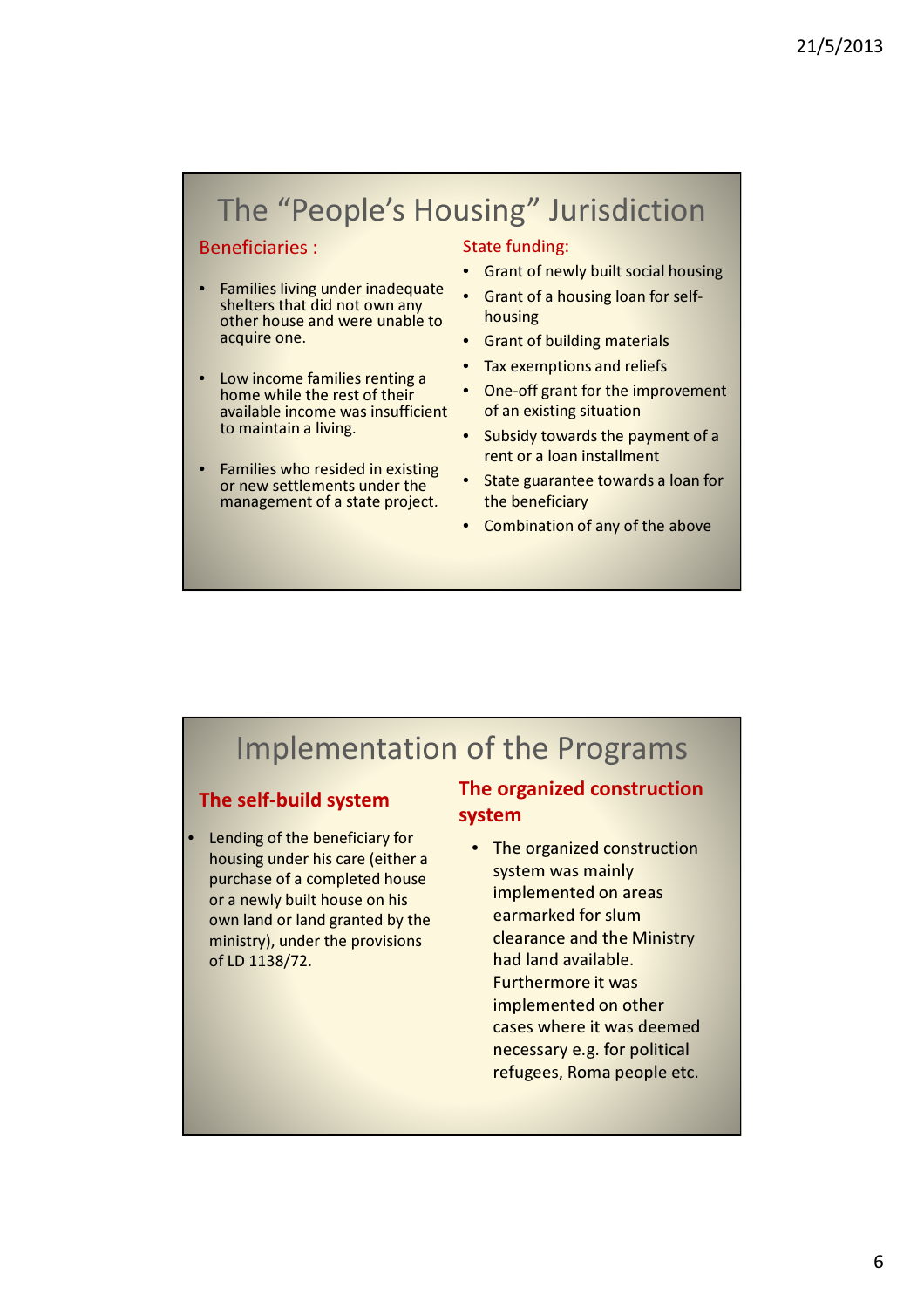|                                  | <b>Country total</b> |  | <b>Urban houses</b><br>(capital, cities,<br>towns) |  | <b>Agricultural</b><br>housing |  |
|----------------------------------|----------------------|--|----------------------------------------------------|--|--------------------------------|--|
| Less than one<br>person per room | 18,4%                |  | 19,9%                                              |  | 16,2%                          |  |
| $1 - 1.5$<br>persons/room        | 27,8%                |  | 29,5%                                              |  | 25,4%                          |  |
| $1,5 - 2$<br>persons/room        | 14,2%                |  | 13,6%                                              |  | 15,1%                          |  |
| $2 - 3$<br>persons/room          | 21,1%                |  | 20,0%                                              |  | 22,3%                          |  |
| 3 or more<br>persons/room        | 18,5%                |  | 17,0%                                              |  | 21,0%                          |  |
| Year                             |                      |  | 1961                                               |  | 1971                           |  |
| Persons/house                    |                      |  | 4,10                                               |  | 3,38                           |  |
|                                  | Persons/room         |  | 1,47                                               |  | 1,19                           |  |

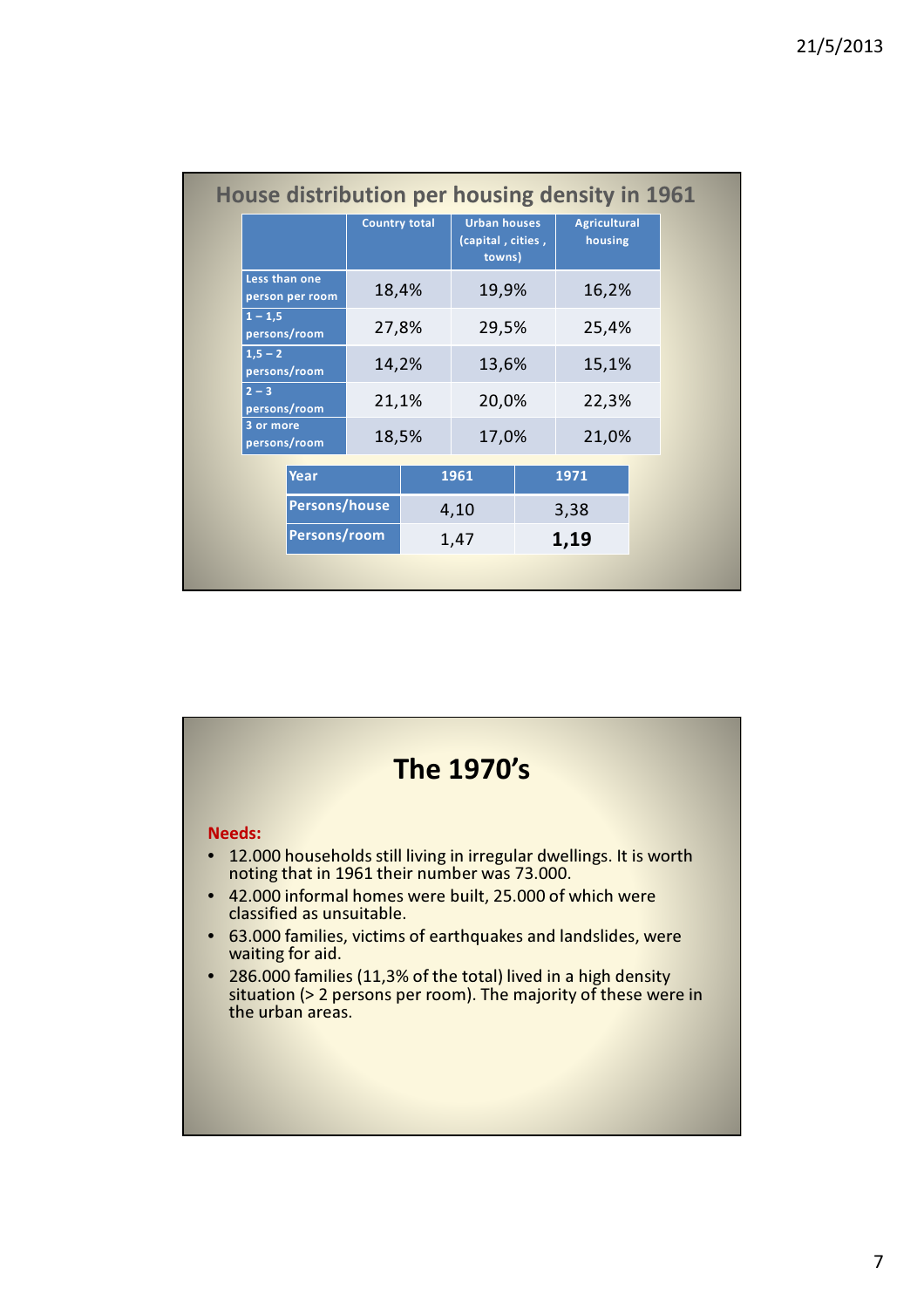

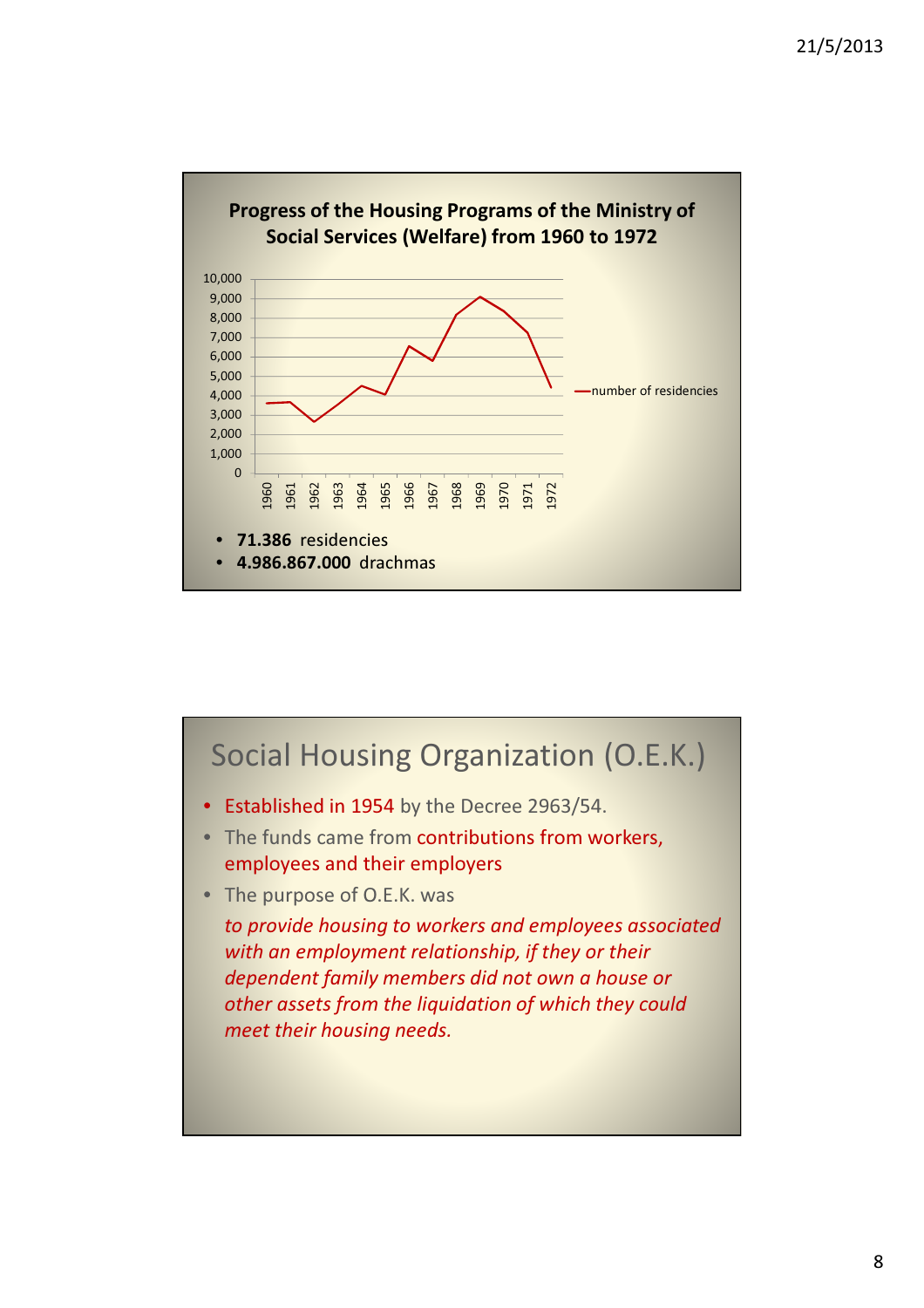# O.E.K.'s Jurisdiction

#### Beneficiaries of the Organization

- All workers or employees associated with private law relationship with their employer
- Employees of legal entities of public law bodies and the wider public sector bodies
- Retirees of the above categories

Criteria to be entitled to housing assistance

- Not to own a house or other assets capable of covering housing needs
- To have completed a set number of work days, depending on family situation.

# Housing through the Building Construction Program of O.E.K.

OEK obtained the land for the projects by the following methods:

- Self-funded acquisition
- Land concession by a public body (i.e. municipalities)
- Forced expropriation
- Project-based contract with other organizations

#### 102 Projects in Attica

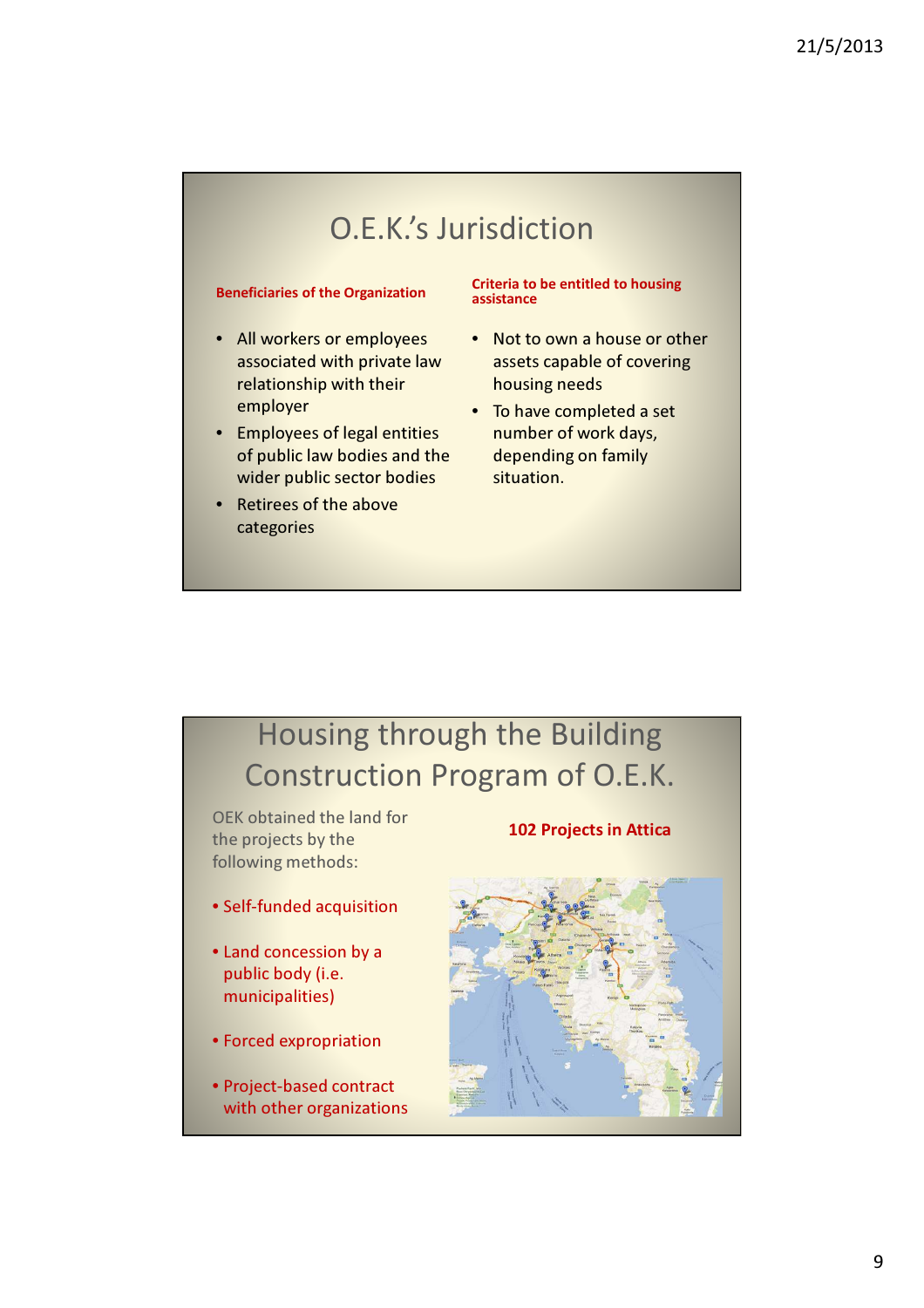

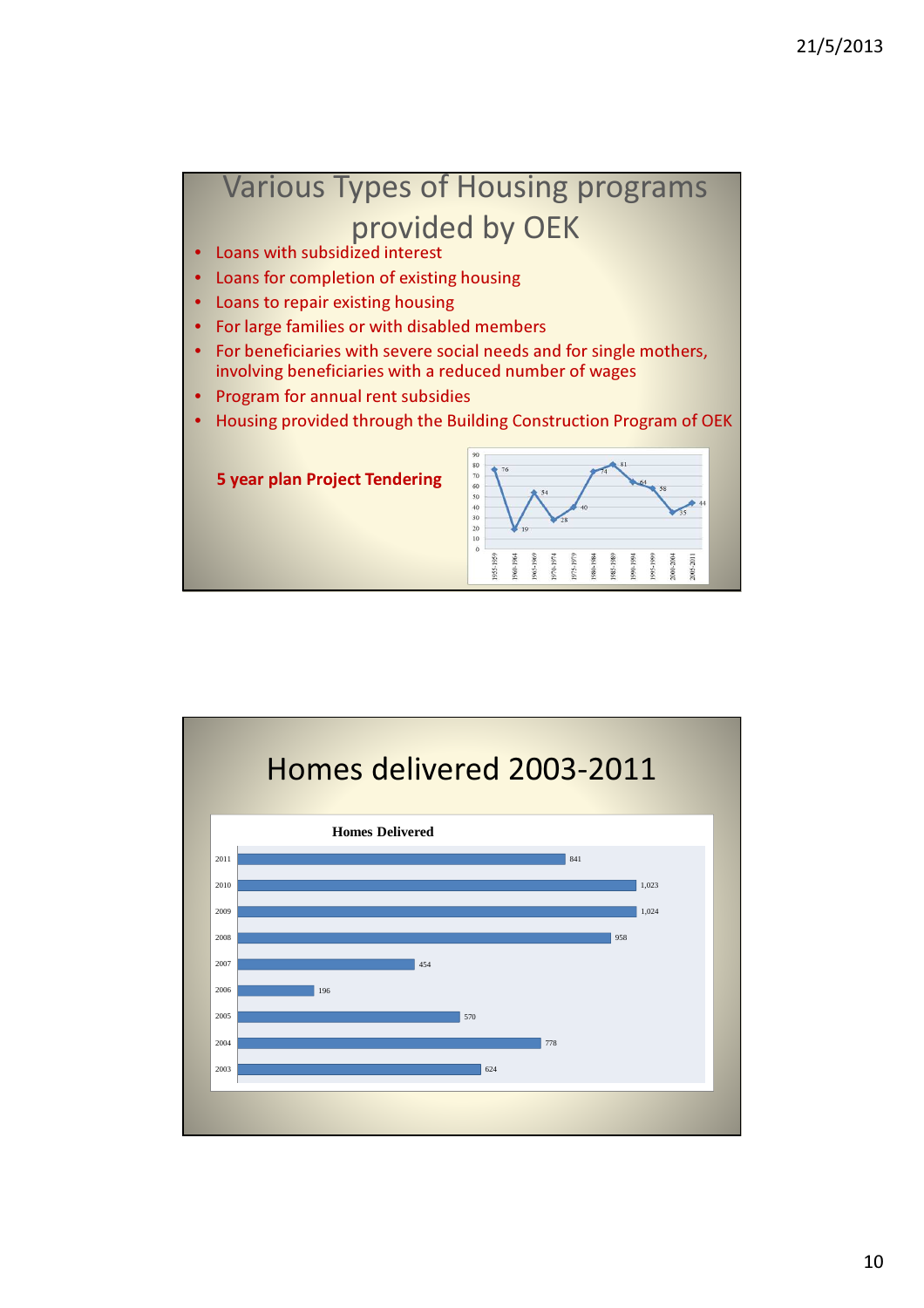

|                 | Findings: O.E.K. Mortgage Arrears |
|-----------------|-----------------------------------|
| Data 1997-today | $\cdot$ 12.206 N.P.L.s            |

| <b>Years Delayed</b>    | <b>Number of Loans</b> |  |  |  |
|-------------------------|------------------------|--|--|--|
| $\bf{0}$                | 34.647                 |  |  |  |
| $\overline{\mathbf{1}}$ | 4.679                  |  |  |  |
| $\overline{2}$          | 1920                   |  |  |  |
| 3                       | 1192                   |  |  |  |
| 4                       | 620                    |  |  |  |
| 5                       | 414                    |  |  |  |
| 6                       | 400                    |  |  |  |
| $\overline{1}$          | 425                    |  |  |  |
| 8                       | 410                    |  |  |  |
| 9                       | 443                    |  |  |  |
| 10                      | 327                    |  |  |  |
| 11                      | 433                    |  |  |  |
| 12                      | 407                    |  |  |  |
| 13                      | 318                    |  |  |  |
| 14                      | 218                    |  |  |  |
| <b>TOTAL</b>            | 46.853                 |  |  |  |

- 12.206 N.P.L.s
- 26 % of the total
- 150 M Euros

It was common practice OEK's borrowers to neglect their contractual obligations hoping that they will not be asked to repay the loan either in its totality or in part. total of arrears which amounts to € 150.000.000, of which €25.000.000 are unpaid arrear interests

Non-Performing Loans (delay>3 months) amount to 26 % of the total, while the banking sector considers 10% N.P.L.s to be a problem